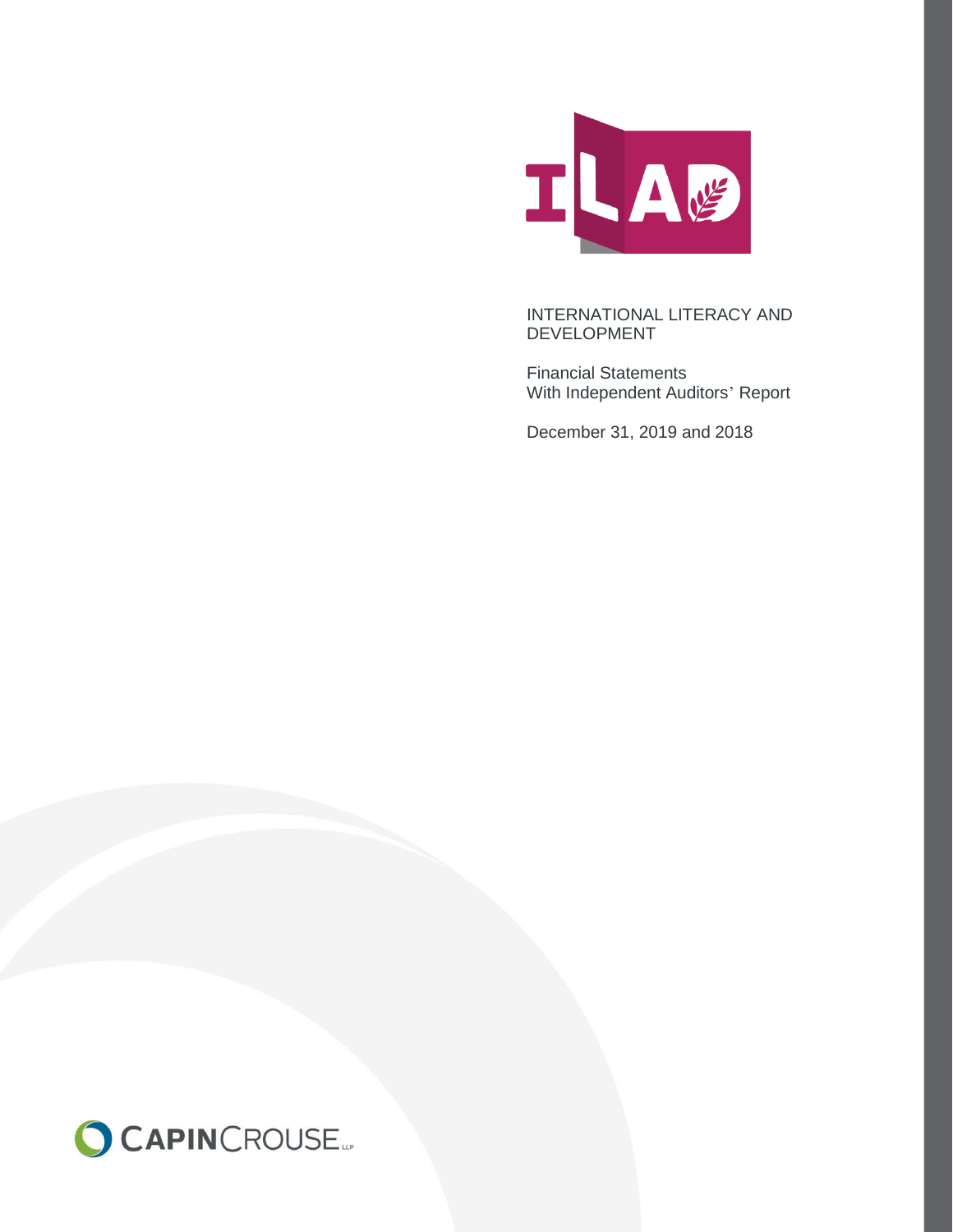# **Table of Contents**

|                                         | Page |
|-----------------------------------------|------|
| Independent Auditors' Report            |      |
| <b>Financial Statements</b>             |      |
| <b>Statements of Financial Position</b> | 3    |
| <b>Statements of Activities</b>         | 4    |
| Statement of Functional Expenses–2019   |      |
| Statement of Functional Expenses-2018   | 6    |
| <b>Statements of Cash Flows</b>         | ⇁    |
| Notes to Financial Statements           | 8    |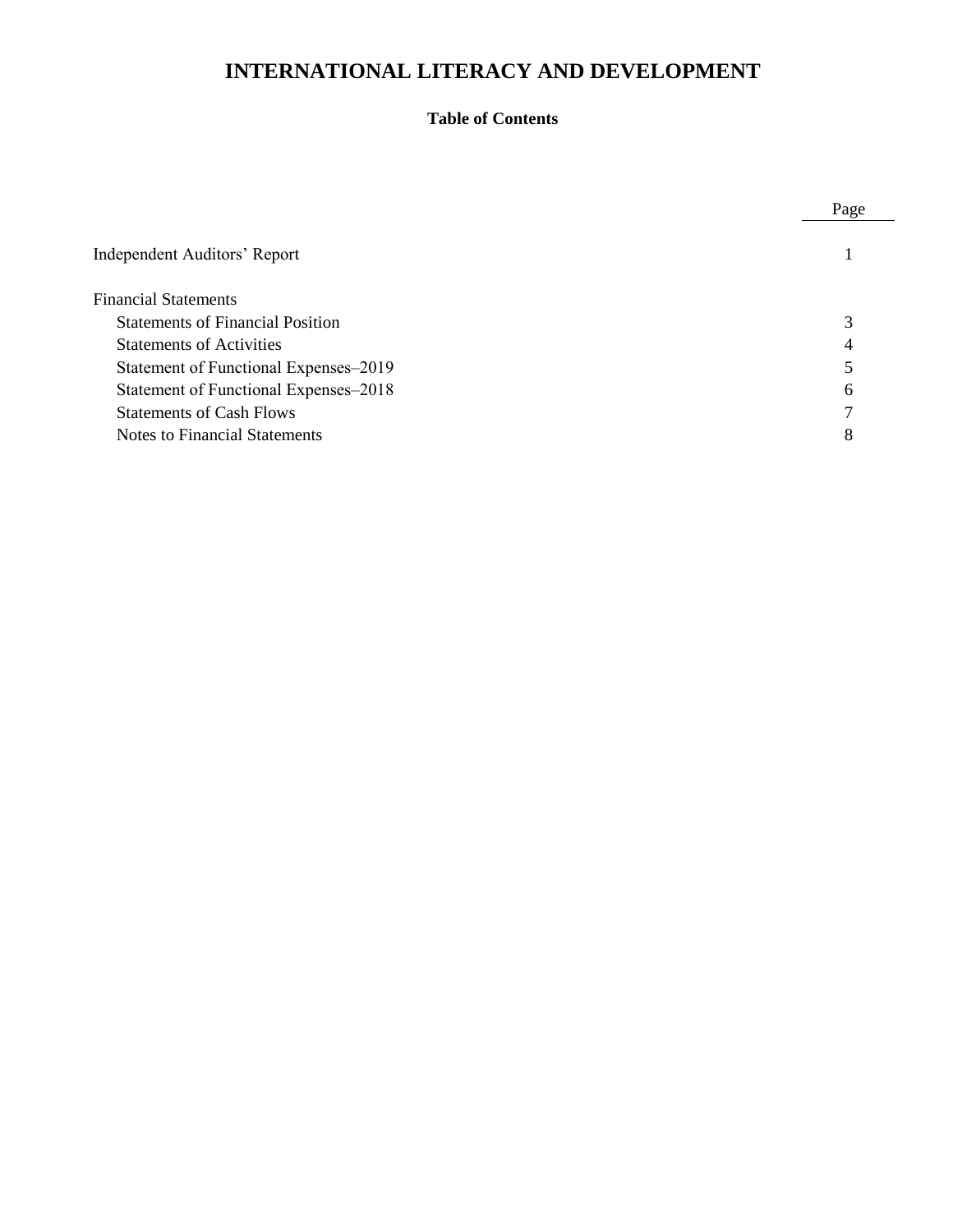

#### **INDEPENDENT AUDITORS' REPORT**

Board of Directors International Literacy and Development Dallas, Texas

We have audited the accompanying financial statement of International Literacy and Development, which comprise the statements of financial position as of December 31, 2019 and 2018 and the related statements of activities, functional expenses, and cash flows for the years then ended, and the related notes to the financial statements.

#### *Management's Responsibility for the Financial Statements*

Management is responsible for the preparation and fair presentation of these financial statements in accordance with accounting principles generally accepted in the United States of America; this includes the design, implementation, and maintenance of internal control relevant to the preparation and fair presentation of financial statements that are free from material misstatement, whether due to fraud or error.

#### *Auditors' Responsibility*

Our responsibility is to express an opinion on these financial statements based on our audits. We conducted our audits in accordance with auditing standards generally accepted in the United States of America. Those standards require that we plan and perform the audit to obtain reasonable assurance about whether the financial statements are free from material misstatement.

An audit involves performing procedures to obtain audit evidence about the amounts and disclosures in the financial statements. The procedures selected depend on the auditor's judgment, including the assessment of the risks of material misstatement of the financial statements, whether due to fraud or error. In making those risk assessments, the auditor considers internal control relevant to the entity's preparation and fair presentation of the financial statements in order to design audit procedures that are appropriate in the circumstances, but not for the purpose of expressing an opinion on the effectiveness of the entity's internal control. Accordingly, we express no such opinion. An audit also includes evaluating the appropriateness of accounting policies used and the reasonableness of significant accounting estimates made by management, as well as evaluating the overall presentation of the financial statements.

We believe that the audit evidence we have obtained is sufficient and appropriate to provide a basis for our audit opinion.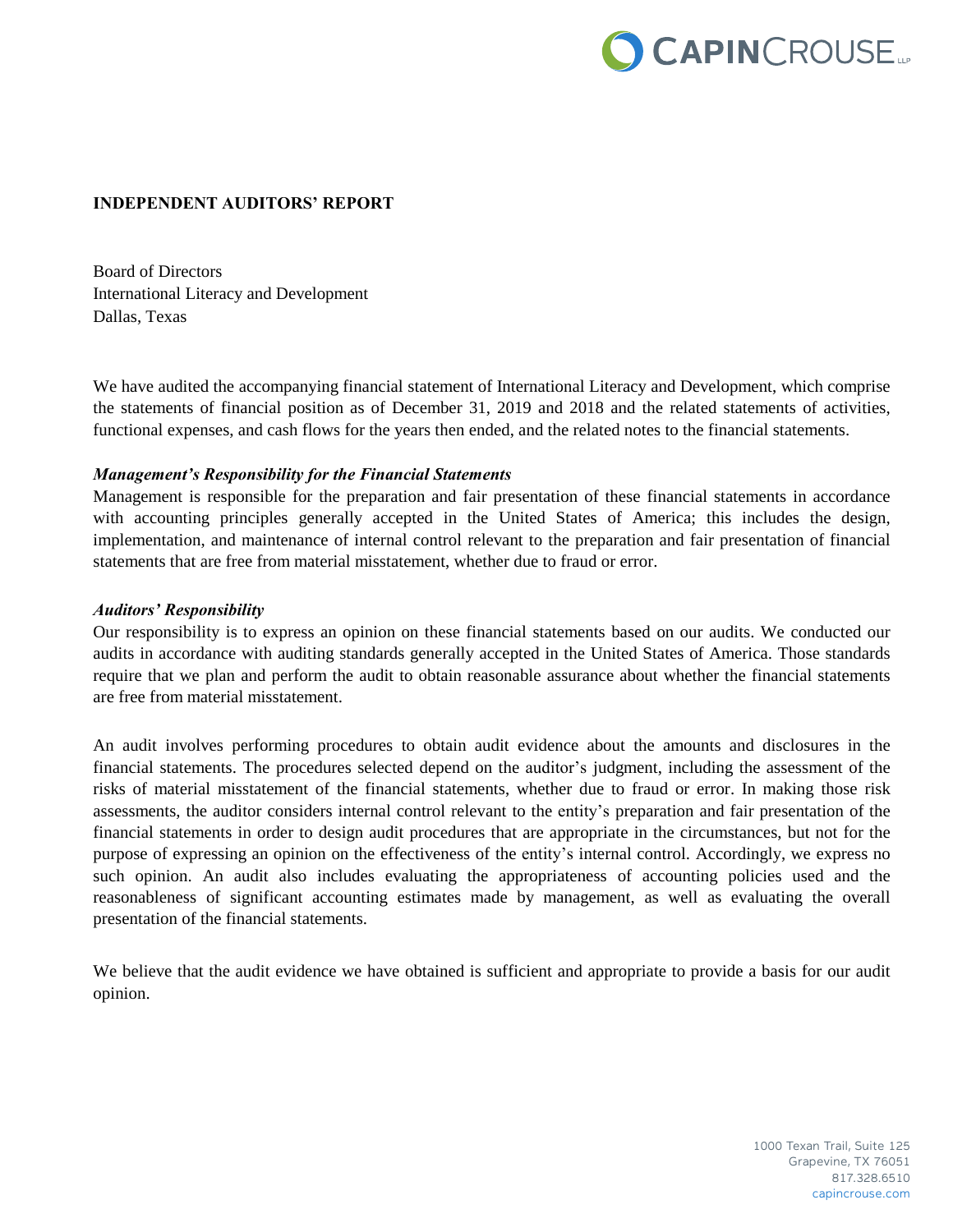Board of Directors International Literacy and Development Dallas, Texas

#### *Opinion*

In our opinion, the financial statements referred to above present fairly, in all material respects, the financial position of International Literacy and Development (ILAD) as of December 31, 2019 and 2018, and the changes in its net assets and cash flows for the years then ended in accordance with accounting principles generally accepted in the United States of America.

Capin Crouse LLP

Grapevine, Texas April 22, 2020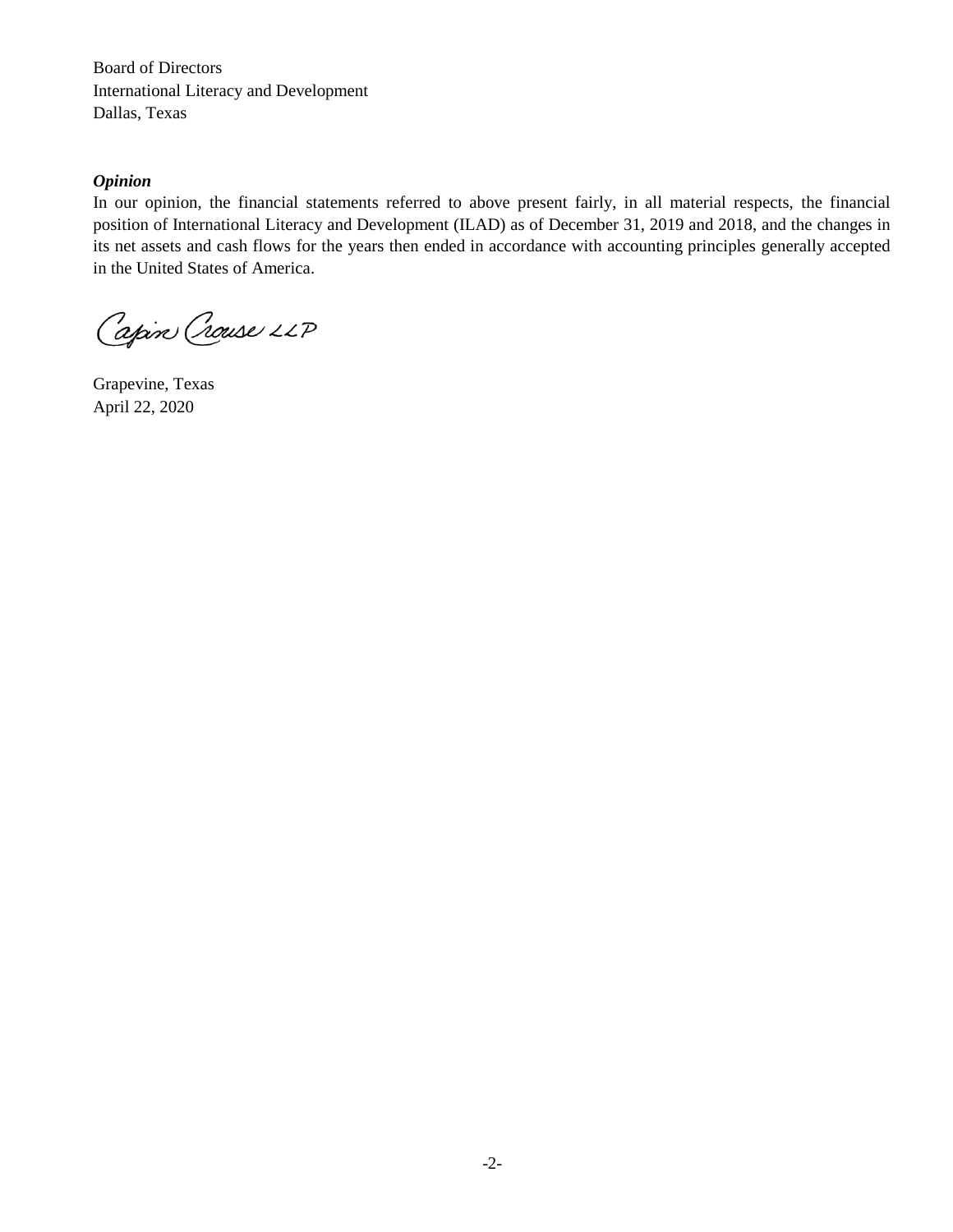### **Statements of Financial Position**

|                                                            |      | December 31,    |         |  |  |  |
|------------------------------------------------------------|------|-----------------|---------|--|--|--|
|                                                            | 2019 |                 | 2018    |  |  |  |
| <b>ASSETS:</b>                                             |      |                 |         |  |  |  |
| Cash                                                       | \$   | 1,010,101<br>\$ | 777,203 |  |  |  |
| Other assets                                               |      | 100,834         | 95,275  |  |  |  |
| <b>Total Assets</b>                                        | \$   | 1,110,935<br>\$ | 872,478 |  |  |  |
| <b>LIABILITIES AND NET ASSETS:</b><br>Current liabilities: |      |                 |         |  |  |  |
| Accounts payable and other liabilities                     | -S   | 29,528<br>\$    | 29,669  |  |  |  |
|                                                            |      | 29,528          | 29,669  |  |  |  |
| Net assets:                                                |      |                 |         |  |  |  |
| Net assets without donor restrictions                      |      | 160,683         | 102,397 |  |  |  |
| Net assets with donor restrictions                         |      | 920,724         | 740,412 |  |  |  |
|                                                            |      | 1,081,407       | 842,809 |  |  |  |
| <b>Total Liabilities and Net Assets</b>                    | S    | 1,110,935<br>S  | 872,478 |  |  |  |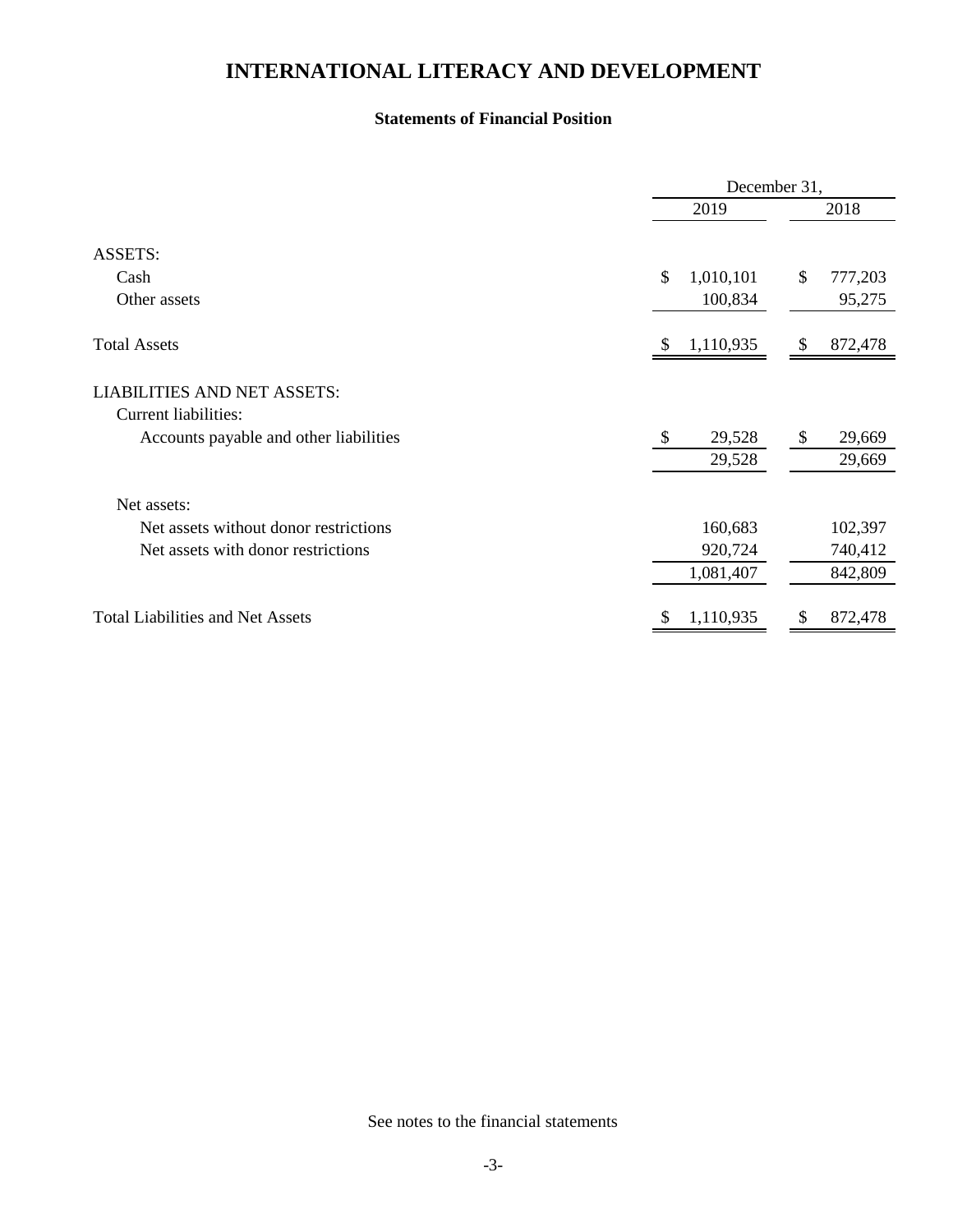#### **Statements of Activities**

|                                               | Year Ended December 31,  |                   |                  |                      |                          |           |  |  |  |  |
|-----------------------------------------------|--------------------------|-------------------|------------------|----------------------|--------------------------|-----------|--|--|--|--|
|                                               |                          | 2019              |                  | 2018                 |                          |           |  |  |  |  |
|                                               | Net Assets               | Net Assets        |                  | Net Assets           | Net Assets               |           |  |  |  |  |
|                                               | <b>Without Donor</b>     | <b>With Donor</b> |                  | <b>Without Donor</b> | <b>With Donor</b>        |           |  |  |  |  |
|                                               | Restrictions             | Restrictions      | Total            | Restrictions         | Restrictions             | Total     |  |  |  |  |
| <b>SUPPORT AND REVENUE:</b>                   |                          |                   |                  |                      |                          |           |  |  |  |  |
| Contributions                                 | $\mathcal{S}$<br>199,440 | 1,875,824<br>\$   | 2,075,264<br>\$  | \$<br>128,522        | \$1,781,343              | 1,909,865 |  |  |  |  |
| Other income                                  | 37,382                   |                   | 37,382           | 37,450               |                          | 37,450    |  |  |  |  |
| <b>Total Support and Revenue</b>              | 236,822                  | 1,875,824         | 2,112,646        | 165,972              | 1,781,343                | 1,947,315 |  |  |  |  |
| <b>RECLASSIFICATIONS:</b>                     |                          |                   |                  |                      |                          |           |  |  |  |  |
| Satisfaction of purpose restrictions          | 1,695,512                | (1,695,512)       |                  | 1,568,190            | (1,568,190)              |           |  |  |  |  |
| <b>EXPENSES:</b>                              |                          |                   |                  |                      |                          |           |  |  |  |  |
| Program services:                             |                          |                   |                  |                      |                          |           |  |  |  |  |
| Language, literacy, and community development | 1,537,732                |                   | 1,537,732        | 1,436,343            |                          | 1,436,343 |  |  |  |  |
| Supporting activities:                        |                          |                   |                  |                      |                          |           |  |  |  |  |
| Management and general                        | 143,393                  |                   | 143,393          | 98,086               |                          | 98,086    |  |  |  |  |
| Fund-raising                                  | 192,923                  |                   | 192,923          | 223,183              |                          | 223,183   |  |  |  |  |
|                                               | 336,316                  |                   | 336,316          | 321,269              | $\overline{\phantom{0}}$ | 321,269   |  |  |  |  |
| <b>Total Expenses</b>                         | 1,874,048                |                   | 1,874,048        | 1,757,612            |                          | 1,757,612 |  |  |  |  |
| Change in Net Assets                          | 58,286                   | 180,312           | 238,598          | (23, 450)            | 213,153                  | 189,703   |  |  |  |  |
| Net Assets, Beginning of Year                 | 102,397                  | 740,412           | 842,809          | 125,847              | 527,259                  | 653,106   |  |  |  |  |
| Net Assets, End of Year                       | 160,683<br>\$            | 920,724           | 1,081,407<br>\$. | 102,397              | 740,412                  | 842,809   |  |  |  |  |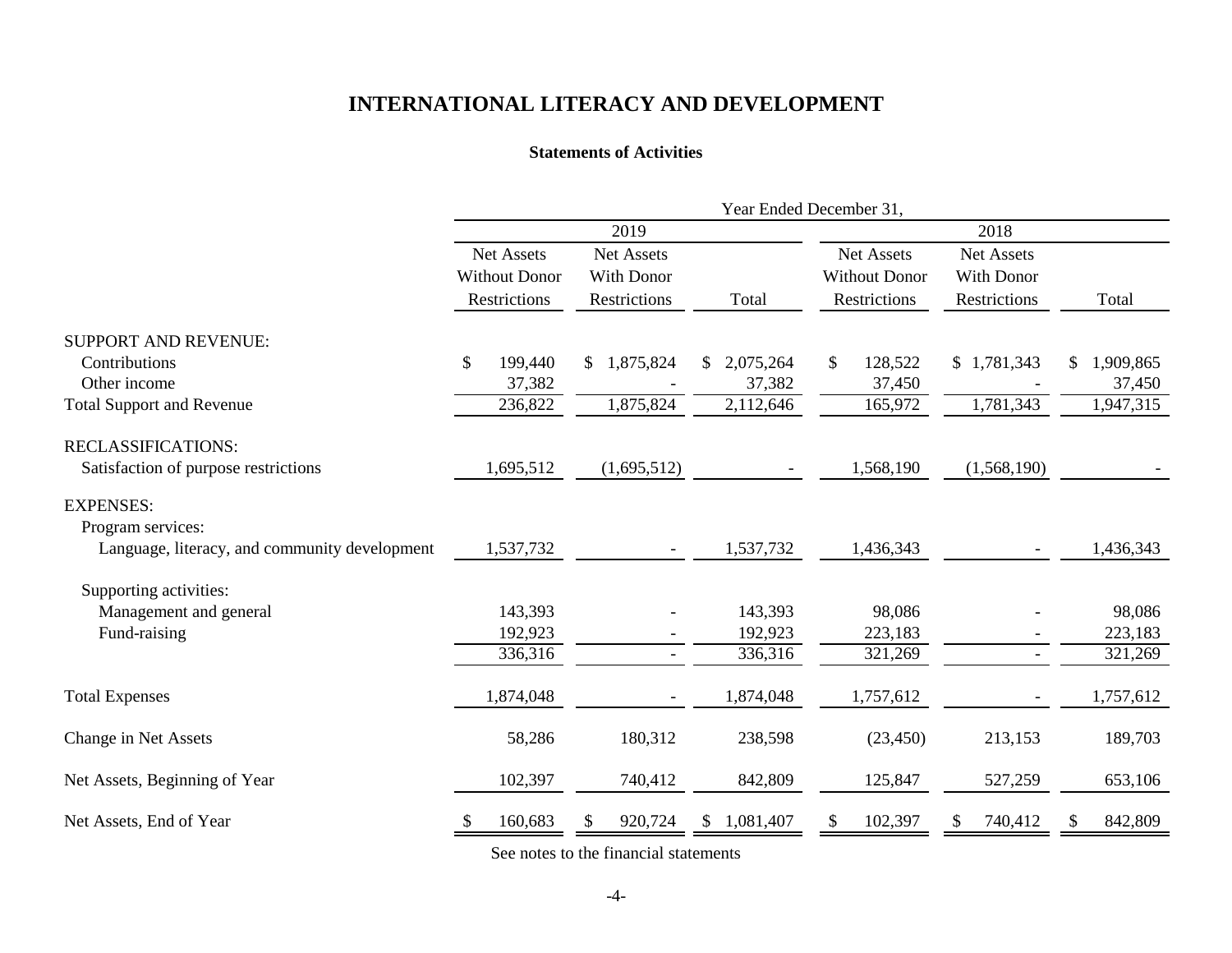## **Statement of Functional Expenses**

Year Ended December 31, 2019

|                              | Program |           | Management |             |               |              |    |           |
|------------------------------|---------|-----------|------------|-------------|---------------|--------------|----|-----------|
|                              |         | Services  |            | and General |               | Fund-raising |    | Total     |
| Salaries and payroll taxes   | \$      | 965,984   | \$         | 50,587      | $\mathcal{S}$ | 108,040      | \$ | 1,124,611 |
| Grant expense                |         | 187,181   |            |             |               |              |    | 187,181   |
| Travel                       |         | 134,196   |            | 12,417      |               | 15,251       |    | 161,864   |
| Employee benefits            |         | 136,252   |            | 136         |               | 7,391        |    | 143,779   |
| Professional fees            |         | 44,601    |            | 60,271      |               | 37,902       |    | 142,774   |
| Office expenses              |         | 8,764     |            | 2,548       |               | 4,947        |    | 16,259    |
| Professional development and |         |           |            |             |               |              |    |           |
| training expenses            |         | 38,716    |            | 376         |               | 953          |    | 40,045    |
| Other expenses               |         | 5,913     |            | 9,509       |               | 13,751       |    | 29,173    |
| Communications               |         | 12,647    |            | 4,944       |               | 4,688        |    | 22,279    |
| Occupancy                    |         | 3,478     |            | 2,605       |               |              |    | 6,083     |
| <b>Total Expenses</b>        |         | 1,537,732 | S          | 143,393     | \$.           | 192,923      | \$ | 1,874,048 |
| Percentage of Total Expenses |         | 82%       |            | 8%          |               | 10%          |    | 100%      |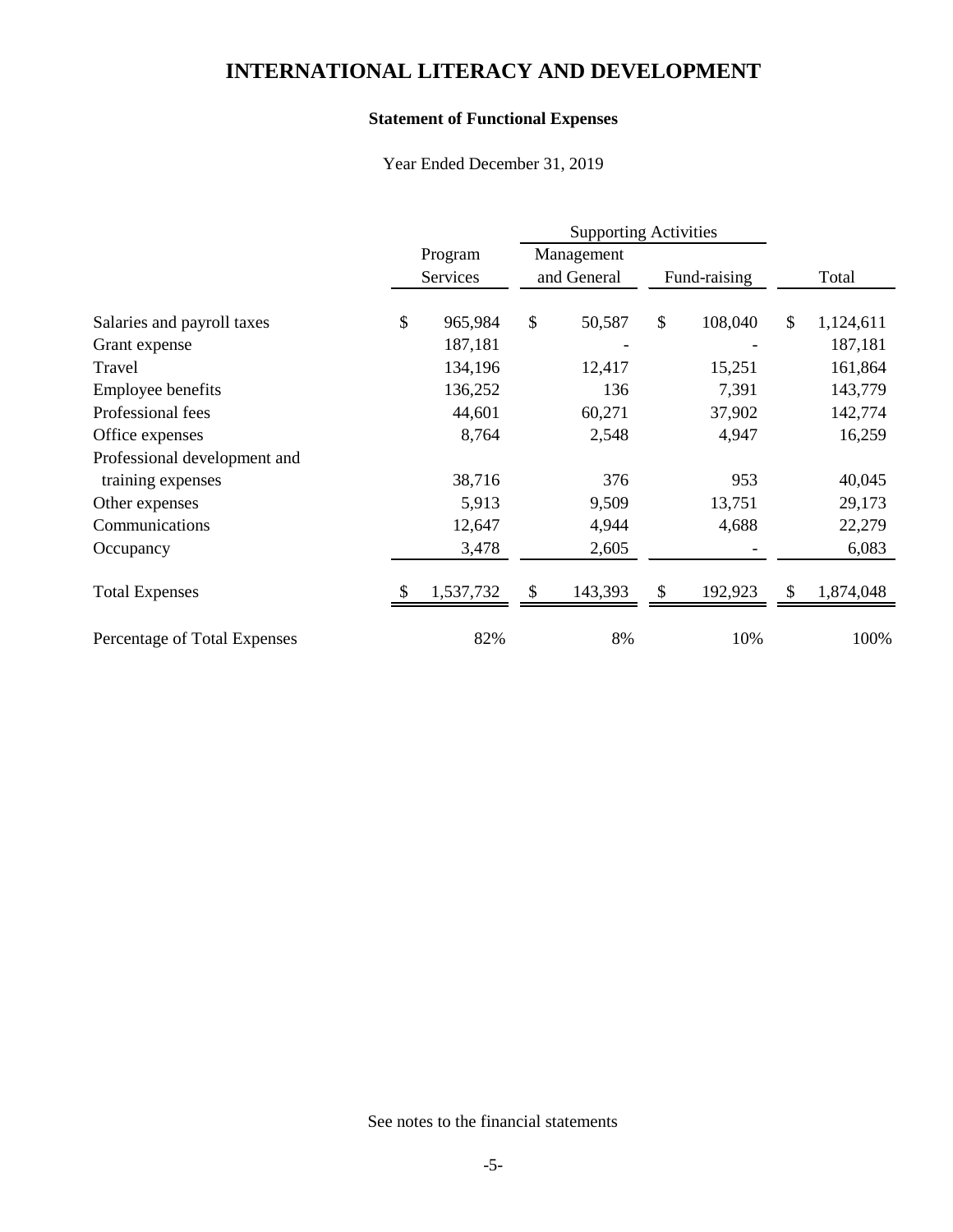## **Statement of Functional Expenses**

Year Ended December 31, 2018

|                              |    |           |    | <b>Supporting Activities</b> |    |              |    |           |
|------------------------------|----|-----------|----|------------------------------|----|--------------|----|-----------|
|                              |    | Program   |    | Management<br>and General    |    | Fund-raising |    |           |
|                              |    | Services  |    |                              |    |              |    | Total     |
| Salaries and payroll taxes   | \$ | 964,745   | \$ | 14,214.00                    | \$ | 147,402      | \$ | 1,126,361 |
| Travel                       |    | 124,376   |    | 5,991                        |    | 6,727        |    | 137,094   |
| Grant expense                |    | 134,822   |    |                              |    |              |    | 134,822   |
| Employee benefits            |    | 115,246   |    | 385                          |    | 6,554        |    | 122,185   |
| Professional fees            |    | 9,673     |    | 58,977                       |    | 33,158       |    | 101,808   |
| Professional development and |    |           |    |                              |    |              |    |           |
| training expenses            |    | 42,125    |    | 115                          |    | 160          |    | 42,400    |
| Communications               |    | 20,644    |    | 5,028                        |    | 4,671        |    | 30,343    |
| Office expenses              |    | 8,595     |    | 6,860                        |    | 4,045        |    | 19,500    |
| Occupancy and utilities      |    | 7,512     |    | 38                           |    |              |    | 7,550     |
| Other expenses               |    | 8,605     |    | 6,478                        |    | 20,466       |    | 35,549    |
| <b>Total Expenses</b>        |    | 1,436,343 | \$ | 98,086                       |    | 223,183      | \$ | 1,757,612 |
| Percentage of Total Expenses |    | 82%       |    | 6%                           |    | 13%          |    | 100%      |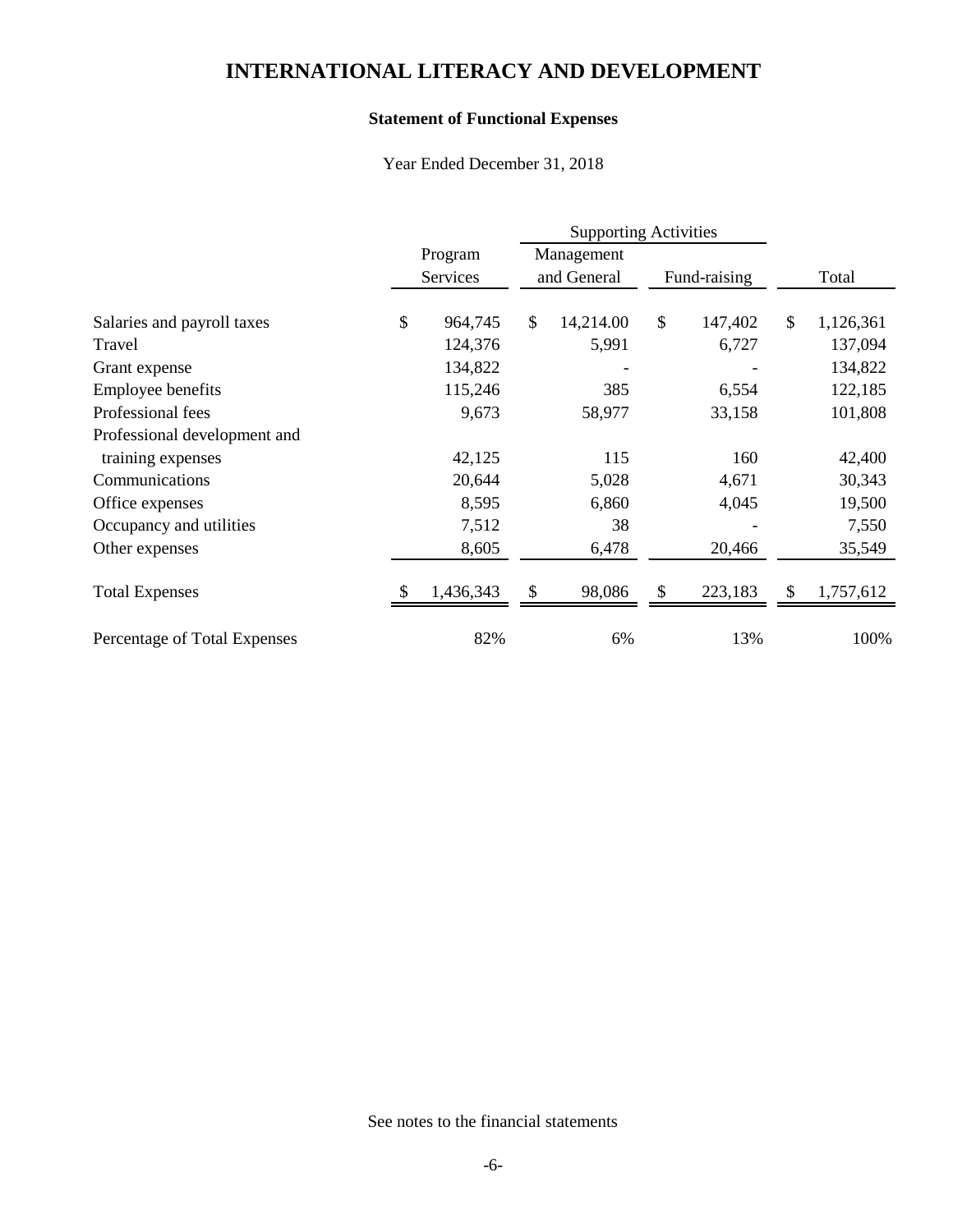#### **Statements of Cash Flows**

|                                                                                                                                                   | Year Ended December 31, |           |      |         |  |
|---------------------------------------------------------------------------------------------------------------------------------------------------|-------------------------|-----------|------|---------|--|
|                                                                                                                                                   |                         |           | 2018 |         |  |
| <b>CASH FLOWS FROM OPERATING ACTIVITIES:</b><br>Change in net assets                                                                              | \$                      | 238,598   | \$   | 189,703 |  |
| Adjustments to reconcile change in net assets<br>net cash provided (used) by operating activities:<br>Change in operating assets and liabilities: |                         |           |      |         |  |
| Other assets                                                                                                                                      |                         | (5,559)   |      | 9,823   |  |
| Accounts payable and other liabilities                                                                                                            |                         | (141)     |      | 11,610  |  |
| Net Cash Provided by Operating Activities                                                                                                         |                         | 232,898   |      | 211,136 |  |
| Net Change in Cash and Cash Equivalents                                                                                                           |                         | 232,898   |      | 211,136 |  |
| Cash and Cash Equivalents, Beginning of Year                                                                                                      |                         | 777,203   |      | 566,067 |  |
| Cash and Cash Equivalents, End of Year                                                                                                            | S                       | 1,010,101 | S    | 777,203 |  |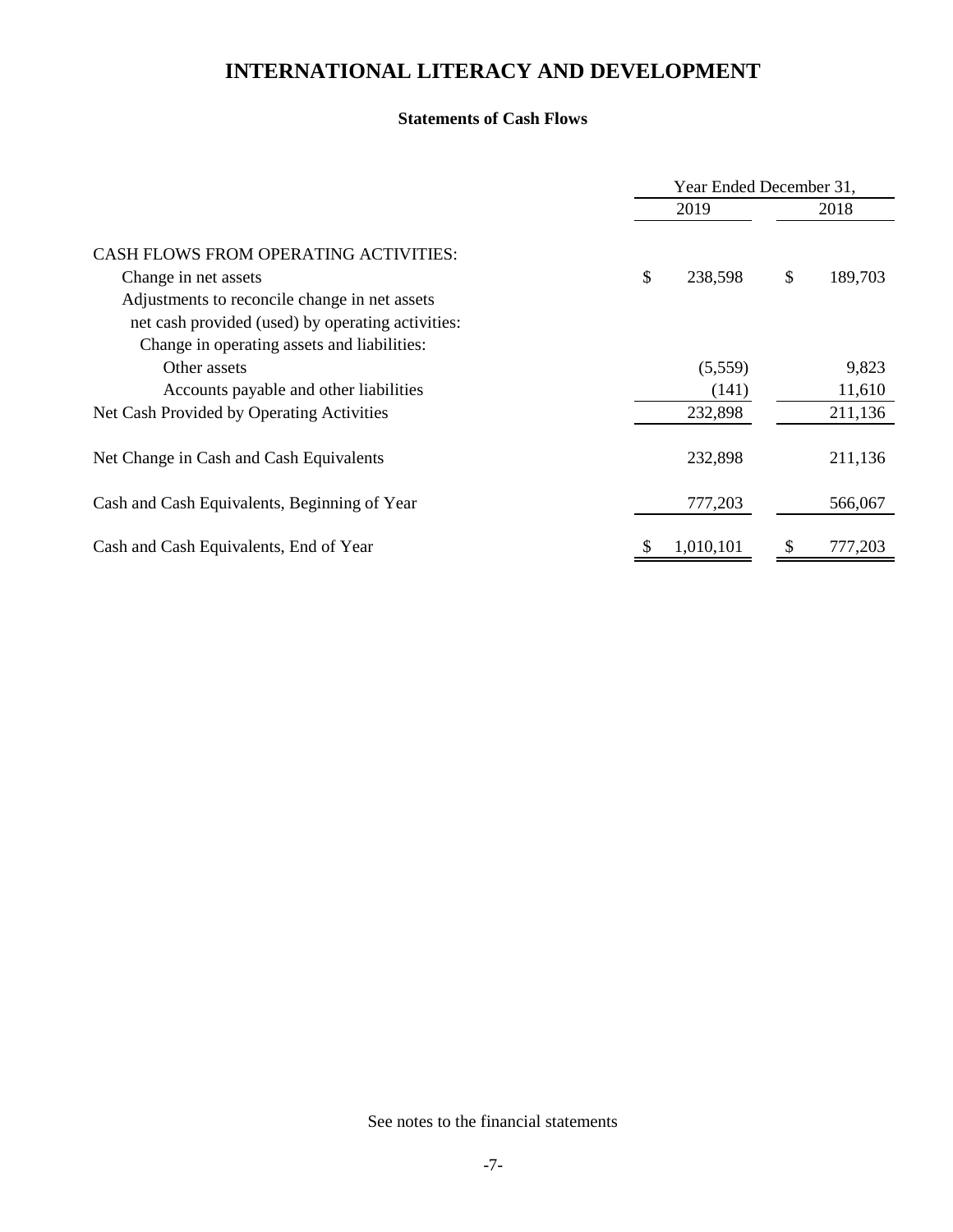### **Notes to Financial Statements**

December 31, 2019 and 2018

### 1. NATURE OF ORGANIZATION:

International Literacy and Development (ILAD) is a Texas nonprofit organization formed on April 4, 2011, and classified as a  $501(c)(3)$  organization by the United States Internal Revenue Code (the Code). As such, it is exempt from U.S. federal and state income tax, and contributions by the public are deductible for income tax purposes. ILAD has been classified as a publicly supported organization which is not a private foundation under section 509(a) of the Code.

ILAD is an international organization whose vision is to see lives changed in language communities worldwide through literacy and development.

ILAD's mission is to provide the skills, training, concepts, and access to materials needed to affect ongoing change with and within vulnerable communities. This mission is accomplished through minority group language development, and mother-tongue literacy programs, which provide training in reading and writing as well as helping to develop and provide written materials in the local language. Programs also include agricultural training, sustainable social business, microfinance, education, clean water, and medical initiatives. These facets of their programs provide mobile medical clinics, drilling of water wells, sponsorship programs for children's educational supplies (in rural villages), micro loans for local farmers, and creating local and regional markets to help provide sustainable business for local farmers.

### 2. SUMMARY OF SIGNIFICANT ACCOUNTING POLICIES:

The financial statements of ILAD have been prepared on the accrual basis of accounting. The significant accounting policies followed are described below to enhance the usefulness of the financial statements to the reader.

### **ESTIMATES**

The preparation of financial statements in conformity with accounting principles generally accepted in the United States of America requires management to make estimates and assumptions that affect the reported amounts and disclosures at the date of the financial statements and during the reporting period. Actual results could differ from those estimates. Significant estimates in these financial statements include the allocation of expenses on a functional basis.

#### PRINCIPLES OF REPORTING WORLD WIDE OPERATIONS

The financial statements report the worldwide operations of ILAD, including material assets, liabilities, net assets, revenues, and expenses of its fields of service around the world.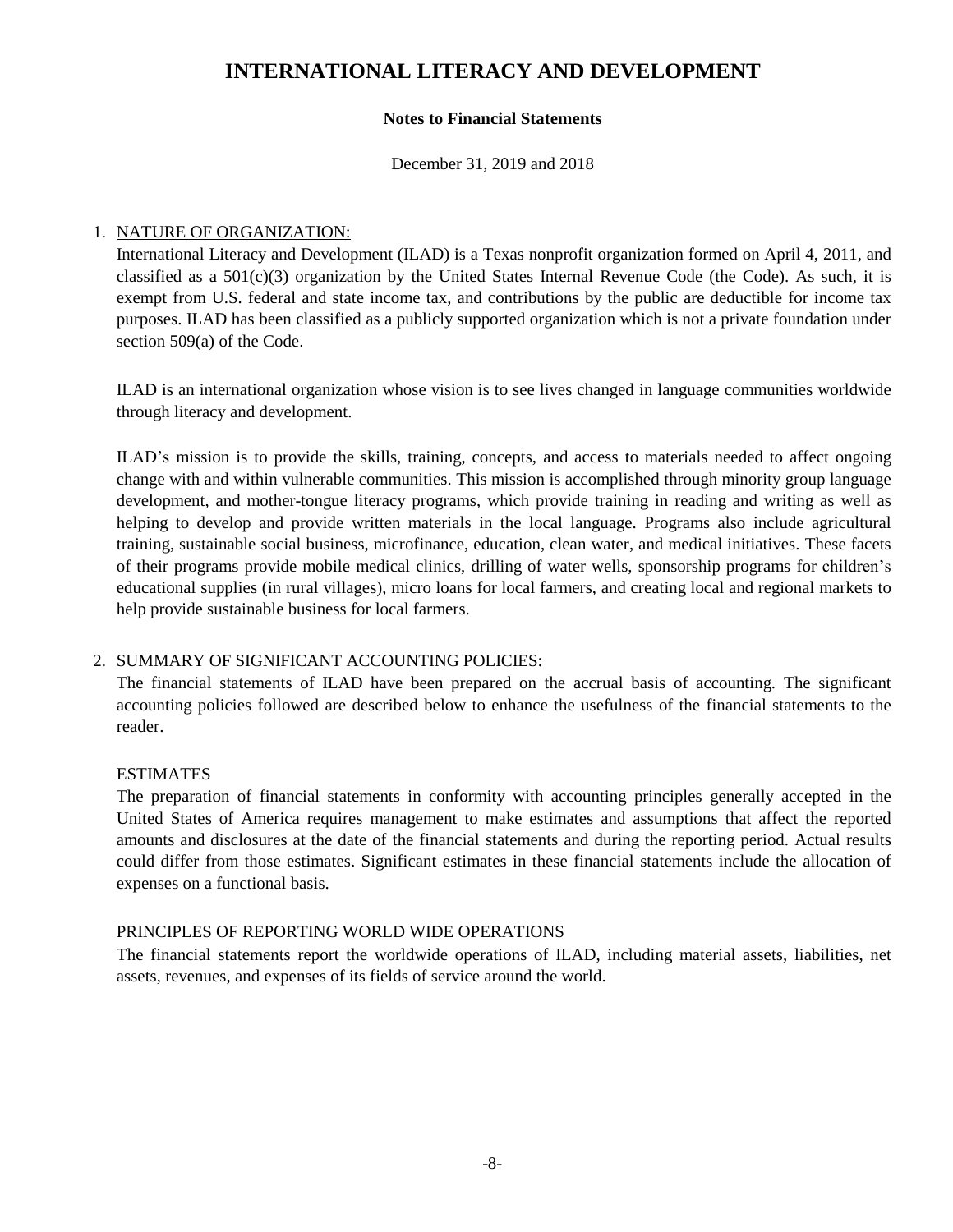### **Notes to Financial Statements**

December 31, 2019 and 2018

### 2. SUMMARY OF SIGNIFICANT ACCOUNTING POLICIES, continued:

### CASH

Cash consists of checking accounts. These accounts may, at times, exceed the federally insured limits. ILAD has not experienced any losses in such accounts and believes it is not exposed to any significant credit risk on cash and cash equivalents. As of December 31, 2019 and 2018, the ILAD had cash balances that exceeded federally insured limits by approximately \$604,000 and \$342,000, respectively. ILAD has not experienced any losses in such accounts and does not believe it is exposed to any significant credit risk.

### PROPERTY, EQUIPMENT, AND DEPRECIATION

Assets capitalized as property and equipment are recorded at cost or, if donated, at market value on the date of donation. ILAD capitalizes assets with a cost basis of \$5,000 or greater. Depreciation is recorded on the straightline basis over the assets useful life. ILAD's property and equipment consists of a vehicle and some equipment.

### OTHER ASSETS

Other assets are composed of a nonrevenue overseas receivable and advances. Management has not established an allowance for doubtful accounts as it believes the amounts are fully collectable.

#### NET ASSETS

The financial statements report amounts by class of net assets:

*Net assets without donor restrictions* are currently available for operations under the direction of the board or resources invested in property and equipment.

*Net assets with donor restrictions* are contributed with donor stipulations for specific operating purposes or programs, with time restrictions, or not currently available for use until commitments regarding their use have been fulfilled.

#### SUPPORT, REVENUE, RECLASSIFICATIONS, AND EXPENSES

Revenue is recognized when earned and support when contributions are made, which may be when cash is received, unconditional promises are made, or ownership of donated assets is transferred to ILAD.

ILAD reports gifts of cash and other assets as restricted support if they are received with donor stipulations that limit the use of the donated amounts. When a stipulated time restriction ends or purpose restriction is satisfied, net assets with donor restrictions are reclassified to net assets without donor restrictions and reported in the statements of activities as satisfaction of purpose restrictions. Contributions received for restricted use are charged 10%, for general and administration costs. For the years ended December 31, 2019 and 2018, assessments of \$179,095 and \$173,930, respectively, have been included as net assets released from purpose restrictions.

Expenses are recorded when costs are incurred.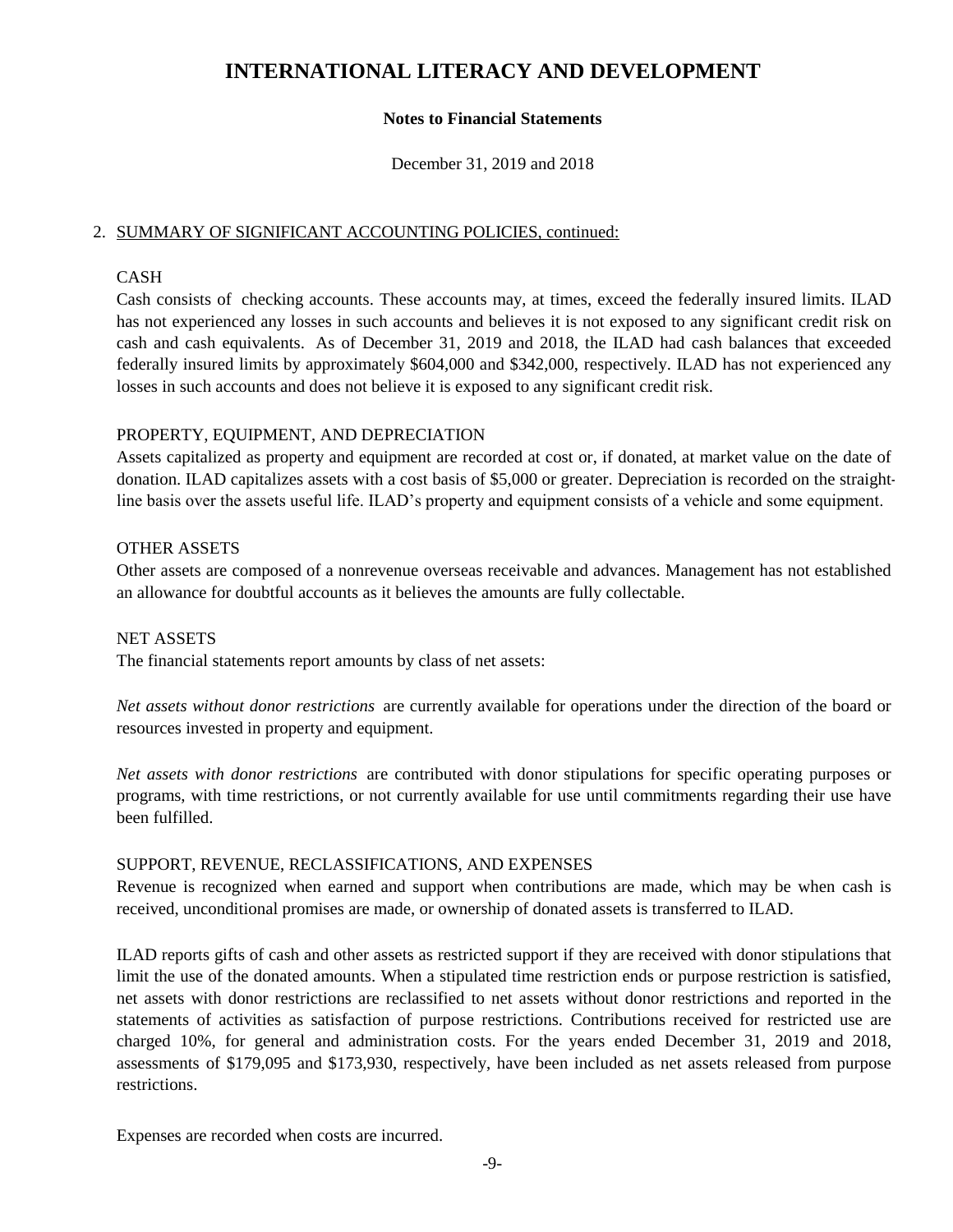### **Notes to Financial Statements**

December 31, 2019 and 2018

#### 2. SUMMARY OF SIGNIFICANT ACCOUNTING POLICIES, continued:

#### ALLOCATION OF EXPENSES

The costs of providing the various program services and supporting activities have been summarized on a functional basis in the statements of activities. Accordingly, certain costs have been allocated among the program services and supporting activities benefited. Personnel related expenses are allocated based on an analysis of personnel time utilized for the related activities. Depreciation is allocated based on square footage. Costs of other categories were allocated based on program services and supporting activities benefited.

### FOREIGN OPERATIONS

In connection with its international operations, ILAD maintains offices in various countries outside the United States of America. As of December 31, 2019 and 2018, current assets in other countries totaled \$64,780 and \$58,564 respectively.

Management has reviewed the assets in other countries and, in its opinion, has determined they are under the control of ILAD. For this reason such items are recognized as assets of ILAD. However, it should be noted that the political situation in many countries is subject to rapid change. Therefore, the reader should be aware that while management believes the assets are properly stated at the date of this report, subsequent changes could occur that would adversely affect the value of the assets in other countries.

### RECENTLY ISSUED ACCOUNTING STANDARD

In 2018, FASB issued Accounting Standards Update (ASU) No. 2018-08, *Not-for-Profit Entities* (Topic 958)*–Clarifying the Scope and the Accounting Guidance for Contributions Received and Contributions Made* . ILAD adopted the provisions of this new standard as a resource recipient in the current year. The ASU did not have a material effect on the financial statements.

### 3. LIQUIDITY AND FUNDS AVAILABLE:

ILAD had total financial assets of \$1,010,101 and \$777,233, respectively, as of December 31, 2019 and 2018. All of these assets are available to meet cash needs for general expenditures within one year. As part of ILAD's liquidity management, it has a policy to structure its financial assets to be available as its general expenditures, liabilities, and other obligations come due.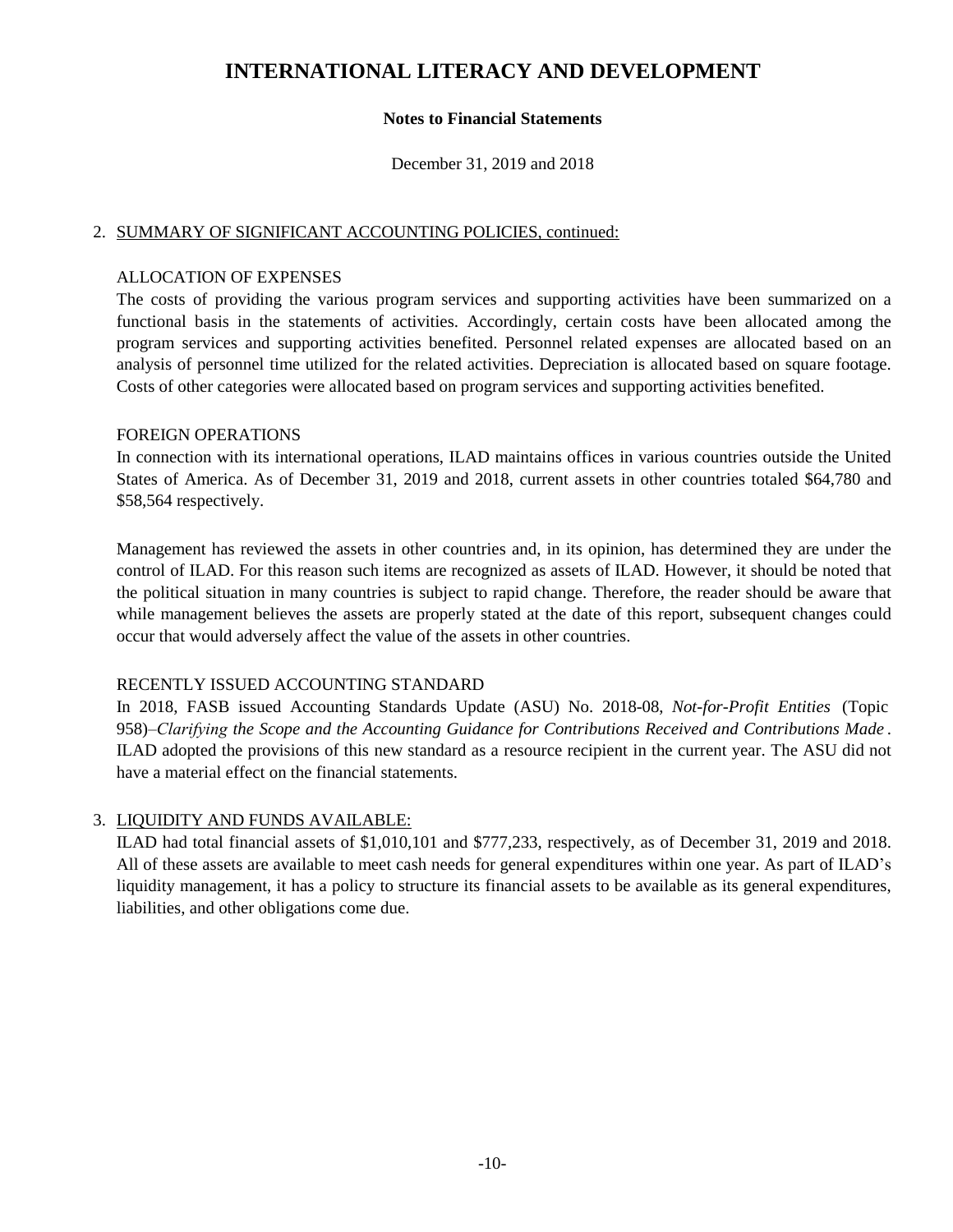#### **Notes to Financial Statements**

December 31, 2019 and 2018

### 4. NET ASSETS WITH DONOR RESTRICTIONS:

As of December 31, 2019, net assets with donor restrictions consist of:

|                                   | <b>Net Assets</b><br>December 31,<br>2018 | Contributions<br>With Donor<br><b>Restrictions</b> | Amounts<br>Released |               | Net Assets<br>December 31.<br>2019 |         |
|-----------------------------------|-------------------------------------------|----------------------------------------------------|---------------------|---------------|------------------------------------|---------|
| Areas of work/missionary support: |                                           |                                                    |                     |               |                                    |         |
| Middle East/North Africa          | \$<br>243,845                             | \$<br>386,983                                      | \$                  | (424, 727)    | <sup>\$</sup>                      | 206,101 |
| East Asia                         | 258,901                                   | 564,531                                            |                     | (443,970)     |                                    | 379,462 |
| Sub-Saharan Africa                | 135,433                                   | 321,136                                            |                     | (326,703)     |                                    | 129,866 |
| Russia/NIS                        | 32,374                                    | 252,222                                            |                     | (246, 161)    |                                    | 38,435  |
| <b>United States</b>              | 69,859                                    | 350,952                                            |                     | (253, 951)    |                                    | 166,860 |
|                                   |                                           |                                                    |                     |               |                                    |         |
|                                   | \$<br>740,412                             | \$<br>1,875,824                                    |                     | \$(1,695,512) | \$.                                | 920,724 |

As of December 31, 2018, net assets with donor restrictions consist of:

|                                   | <b>Net Assets</b><br>December 31,<br>2017 |         |    |           |    |             | Contributions<br>With Donor<br><b>Restrictions</b> |         | Amounts<br>Released |  |  |  | <b>Net Assets</b><br>December 31,<br>2018 |  |
|-----------------------------------|-------------------------------------------|---------|----|-----------|----|-------------|----------------------------------------------------|---------|---------------------|--|--|--|-------------------------------------------|--|
| Areas of work/missionary support: |                                           |         |    |           |    |             |                                                    |         |                     |  |  |  |                                           |  |
| Middle East/North Africa          | S                                         | 246,839 | \$ | 519,622   | \$ | (522, 616)  | S                                                  | 243,845 |                     |  |  |  |                                           |  |
| East Asia                         |                                           | 117,324 |    | 560,952   |    | (419,375)   |                                                    | 258,901 |                     |  |  |  |                                           |  |
| Sub-Saharan Africa                |                                           | 105,214 |    | 369,019   |    | (338, 800)  |                                                    | 135,433 |                     |  |  |  |                                           |  |
| Russia/NIS                        |                                           | 51,941  |    | 170,874   |    | (190, 441)  |                                                    | 32,374  |                     |  |  |  |                                           |  |
| <b>United States</b>              |                                           | 5,941   |    | 160,876   |    | (96, 958)   |                                                    | 69,859  |                     |  |  |  |                                           |  |
|                                   | \$                                        | 527,259 | S  | 1,781,343 |    | (1,568,190) | S                                                  | 740,412 |                     |  |  |  |                                           |  |

#### 5. 403(B) RETIREMENT PLAN:

ILAD offers a 403(b) retirement plan for employees. This plan is funded solely through salary reductions. Deferrals are not matched by ILAD.